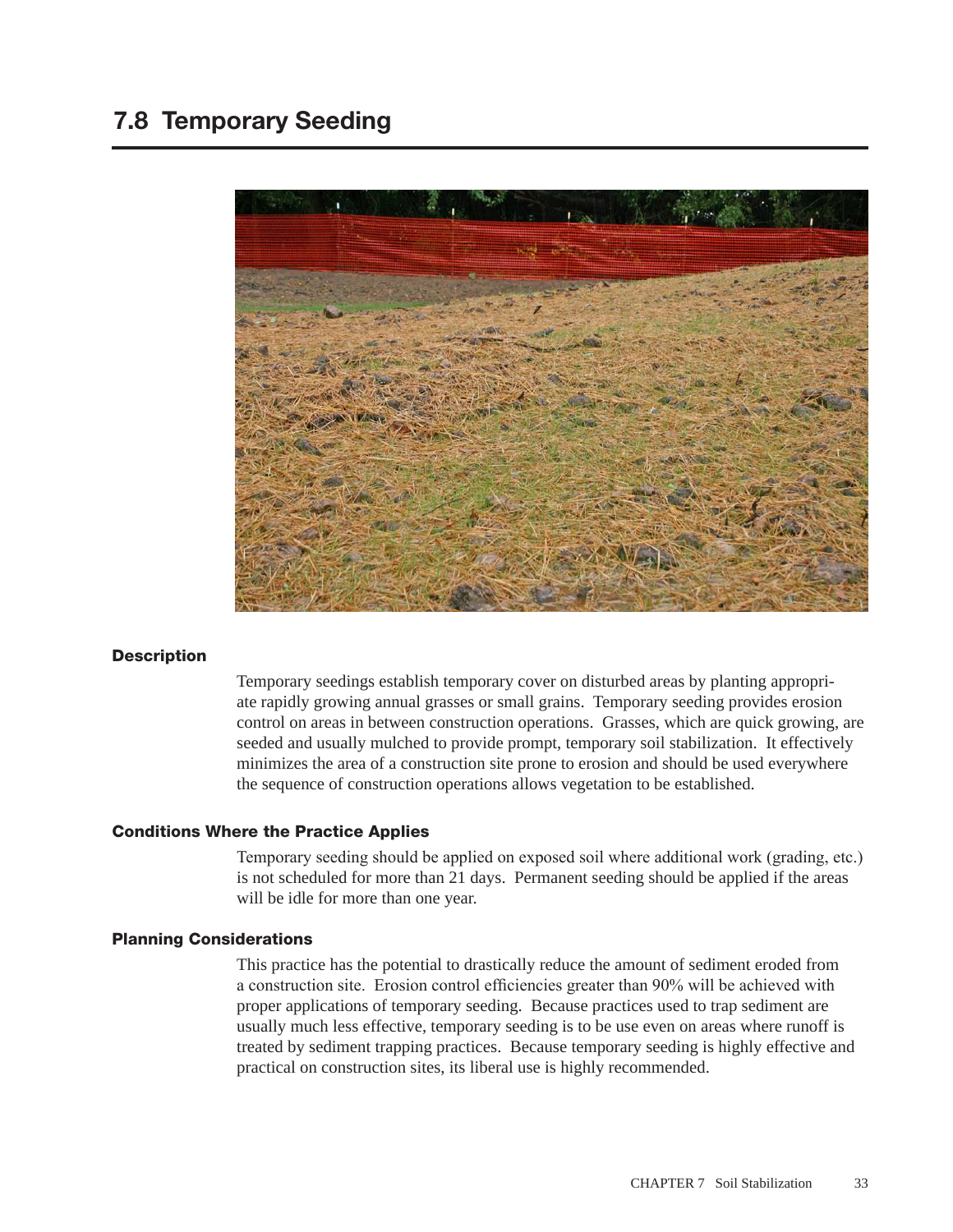#### Design Criteria

Specifications follow these explanations of important aspects of temporary seeding.

*Plant Selection:* Select the plants appropriate from the table in the Specifications for Temporary seeding. Choose varieties of tall fescue that are endophyte free or have nontoxic endophytes. Seeding rates for dormant seedings are increased by 50 percent. More information on dormant seedings is given in the permanent seeding section.

The length of time the area will idle and the season in which seeding occurs should influence the selection of seeding species. For areas remaining idle for over a year, a mixture containing perennial ryegrass is recommended. Cereal grains (rye, oats and wheat) are included in some of the mixtures as cover crops. These are annual plants that will die after producing seed. Realize that oats will not over-winter and continue to grow as wheat and rye do.

*Site preparation:* Temporary seeding is best done on a prepared soil seedbed of loose pulverized soil. However, seedings should not be delayed, if additional grading operations are not possible. At a minimum, remove large rock or debris that will interfere with seeding operations. If the ground has become crusted, a disk or a harrow should be used to loosen the soil. Overall the best soil conditions will exist immediately after grading operations cease, when soils remain loose and moist.

**Soil amendments:** A soil test is necessary to adequately predict the need for lime and fertilizer. Seedings that are expected to be long lasting (over 1-3 months), should have lime and fertilizer applied as recommended by a soil test. In lieu of a soil test, fertilizer can be broadcast and worked into the top inch of soil at the rate of 6 pounds/1000 ft2 or 250 pounds per acre of 10-10-10 or 12-12-12.

*Seeding Methods:* Seed shall be applied uniformly with a cyclone spreader, drill, cultipacker seeder, or hydroseeder. When feasible, seed that has been broadcast shall be covered by raking or dragging and then lightly tamped into place using a roller or cultipacker. If hydroseeding is used, the seed and fertilizer will be mixed on-site and the seeding shall be done immediately and without interruption.

#### **Maintenance**

Areas failing to establish vegetative cover adequate to prevent erosion shall be reseeded as soon as such areas are identified.

Seeding performed during hot and dry summer months shall be watered at a rate of 1 inch per week.

#### Common Problems / Concerns

- Insufficient topsoil or inadequately tilled, limed, and/ or fertilized seedbed results in poor establishment of vegetation.
- An overly high seeding rate of nurse crop (oat, rye or wheat) in the seed mixture results in over competition with the perennials.
- Seeding outside of seeding dates results in poor vegetation establishment and a decrease in plant hardiness.
- An inadequate rate of mulch results in poor germination and failure.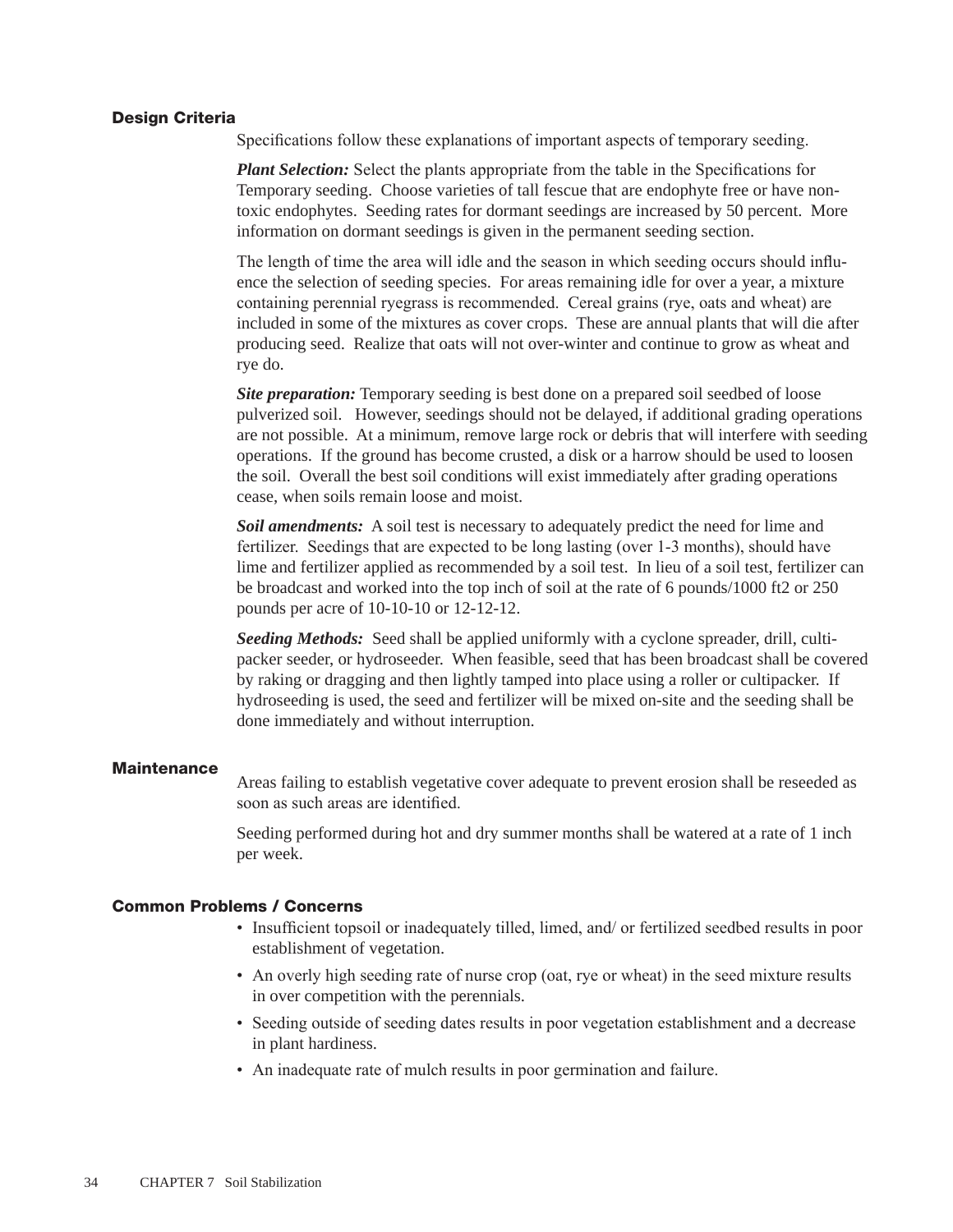## **Specifications** for Temporary Seeding

#### Table 7.8.1 Temporary Seeding Species Selection

| <b>Seeding Dates</b>    | <b>Species</b>                                                                                   | Lb./1000 ft2               | Lb/Acre                    |
|-------------------------|--------------------------------------------------------------------------------------------------|----------------------------|----------------------------|
| March 1 to August 15    | 0ats<br><b>Tall Fescue</b><br><b>Annual Ryegrass</b>                                             | 3<br>1                     | 128 (4 Bushel)<br>40<br>40 |
|                         | Perennial Ryegrass<br><b>Tall Fescue</b><br><b>Annual Ryegrass</b>                               | 1<br>1                     | 40<br>40<br>40             |
|                         | <b>Annual Ryegrass</b><br>Perennial Ryegrass<br><b>Creeping Red Fescue</b><br>Kentucky Bluegrass | 1.25<br>3.25<br>0.4<br>0.4 | 55<br>142<br>17<br>17      |
|                         | 0ats<br><b>Tall Fescue</b><br>Annual Ryegrass                                                    | $\mathbf{3}$<br>1<br>1     | 128 (3 bushel)<br>40<br>40 |
| August 16th to November | Rye<br><b>Tall Fescue</b><br><b>Annual Ryegrass</b>                                              | 3<br>1<br>1                | 112 (2 bushel)<br>40<br>40 |
|                         | Wheat<br><b>Tall Fescue</b><br><b>Annual Ryegrass</b>                                            | 3<br>1                     | 120 (2 bushel)<br>40<br>40 |
|                         | Perennial Rye<br><b>Tall Fescue</b><br><b>Annual Ryegrass</b>                                    | 1<br>1<br>1                | 40<br>40<br>40             |
|                         | <b>Annual Ryegrass</b><br>Perennial Ryegrass<br><b>Creeping Red Fescue</b><br>Kentucky Bluegrass | 1.25<br>3.25<br>0.4<br>0.4 | 40<br>40<br>40             |
| November 1 to Feb. 29   | Use mulch only or dormant seeding                                                                |                            |                            |

Note: Other approved species may be substituted.

- 1. Structural erosion and sediment control practices such as diversions and sediment traps shall be installed and stabilized with temporary seeding prior to grading the rest of the construction site.
- 2. Temporary seed shall be applied between construction operations on soil that will not be graded or reworked for 21 days or greater. These idle areas shall be seeded within 7 days after grading.
- 3. The seedbed should be pulverized and loose to ensure the success of establishing vegetation. Temporary seeding should not be postponed if ideal seedbed preparation is not possible.
- 4. Soil Amendments—Temporary vegetation seeding rates shall establish adequate stands of vegetation, which may require the use of soil amendments. Base rates for lime and fertilizer shall be used.
- 5. Seeding Method—Seed shall be applied uniformly with a cyclone spreader, drill, cultipacker seeder, or hydroseeder. When feasible, seed that has been broadcast shall be covered by raking or dragging and then lightly tamped into place using a roller or cultipacker. If hydroseeding is used, the seed and fertilizer will be mixed on-site and the seeding shall be done immediately and without interruption.